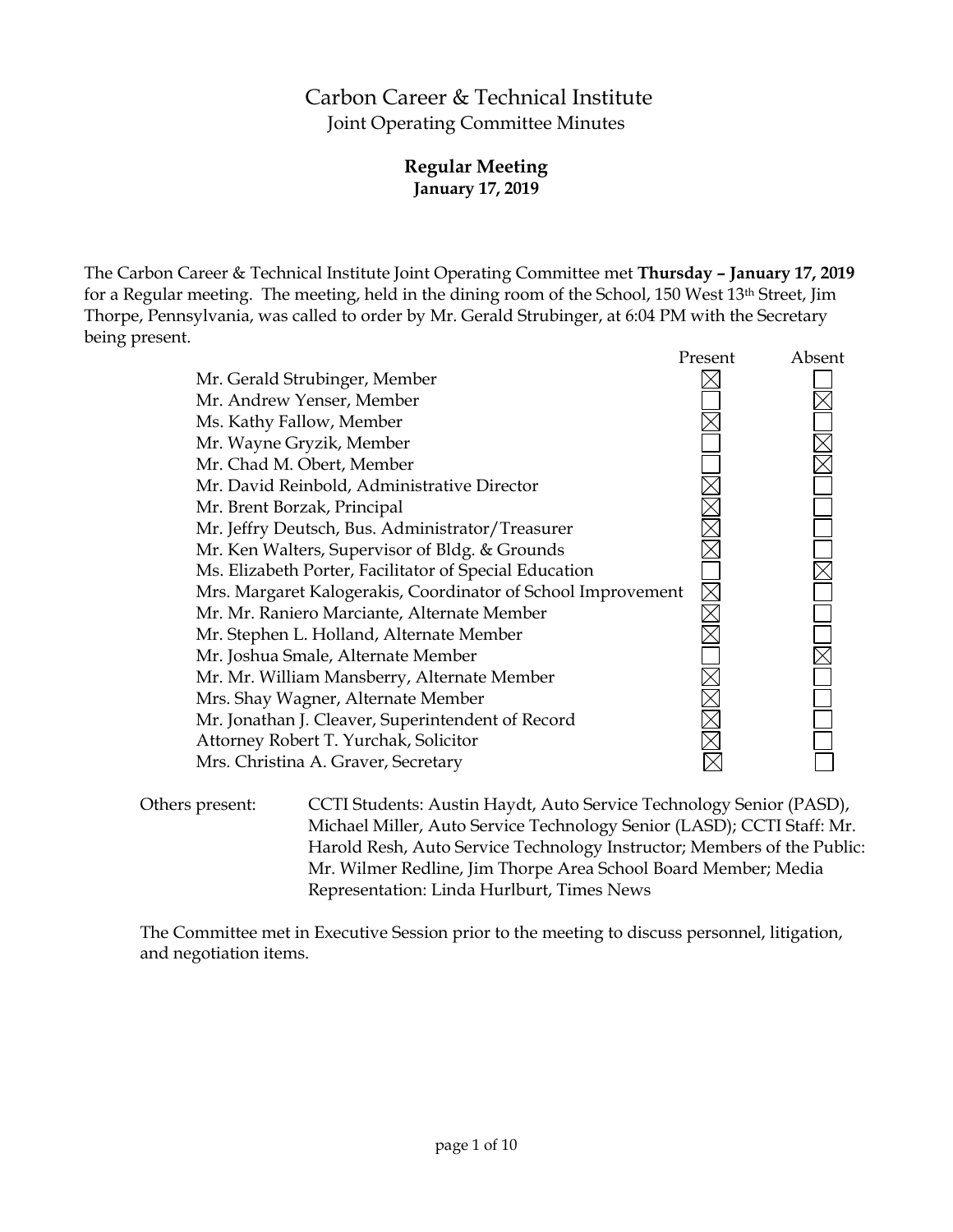#### **Approval of Minutes**

A. MOTION by Mr. Mansberry, SECONDED by Ms. Fallow to approve the Minutes of the December 17, 2018 Re-scheduled Reorganization and Regular Meeting.

VOTE: YES - 5 NO - 0 ABSENT - 0 ABSTENTIONS - 0

Motion carried.

#### **Courtesy of the Floor to Visitors**

NONE

#### **Approval of Treasurer's Report (December 2018)**

A. MOTION by Mr. Mansberry, SECONDED by Ms. Fallow to approve the Treasurer's Report for December 2018 showing a final balance of \$7,351,756.66 in the General Fund, and \$75,525.66 in the Student Activities Account.

ROLL CALL VOTE:  $Y$ es No Absent Abstain Ms. Fallow - Palmerton  $\boxtimes$ Mr. Holland - Lehighton Mr. Mansberry - Panther Valley $\times$ Mrs. Wagner - Weatherly Mr. Strubinger – Jim Thorpe Motion carried.

#### **Approval of Payment of Bills**

A. MOTION by Ms. Fallow, SECONDED by Mr. Mansberry to approve Payment of Bills - General Fund and Other Accounts.

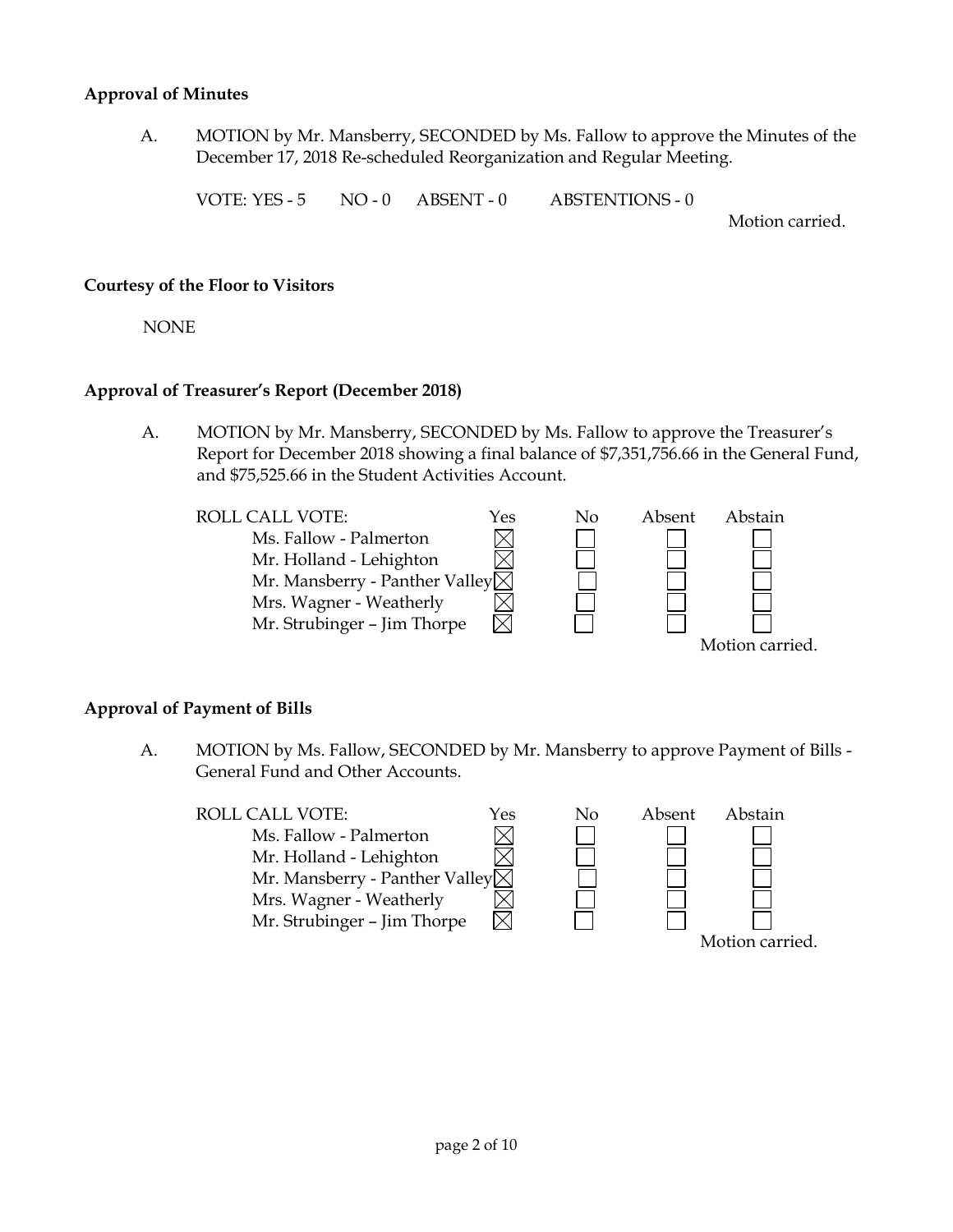# IX. **Administrative Reports**

- Director's Report Mr. Dave Reinbold, Administrative Director
- Principal's Report Mr. Brent Borzak
	- o 2018-2019 school year has progressed into 2019 and we are anticipating a successful second half of the school year. The students, staff and administration are focused on working towards our school wide goals. CCTI will be administering the Winter Wave II of the Keystone Exams. In February we will be celebrating Career and Technical Education Month at CCTI with various activities, including multiple presentations involving topics related to teen issues and other topics. We continue to practice ALICE drills with our students.
	- o Following the presentation (below) by the Automotive Service Technology students, Mr. Borzak added the following to his report:
		- Applications are due March 1, 2019.
		- JTASD will have a designated shadow day (approximately 20 students) at CCTI. Shadowing is always available to district students but as Jim Thorpe had such a large number, one day was designated for all. He explained that this is available to all of the sending school districts.
	- o Mr. Harold Resh, Auto Service Technology Instructor
		- Mr. Resh introduced himself and shared that one of the things they do in his technical area is compete in automotive competitions. Recently, he took his seniors to the Automotive Training Center in Warminster, PA to introduce them to the school. Two of his seniors (present at this evening's meeting) Austin Haydt (PASD) and Michael Miller (LASD) participated in the scholarship competition.
		- His students just completed the first half of the Northampton Community College competition, a competition among 14 schools. They are looking forward to going back for the 2nd part as historically they have always done well.
		- The Greater Lehigh Valley Auto Dealers competition coming up in March has been going on for 8 years. CCTI was invited the 2nd year. This is another competition at which CCTI has historically done well. This is a hands-on competition. The students will be given a brand new car two weeks prior to the competition to explore – take apart, put back together and then a team of two will work on the vehicle at the competition.
		- In introducing Austin and Mike he shared that they have completed all of their NATEF (student portion of ASE) certification. He said that it is a high honor to achieve this certification. They have also completed their MACS 609 certification (mobile air conditioning, mandated by the state). In addition, they are both enrolled in the upcoming CCTI Adult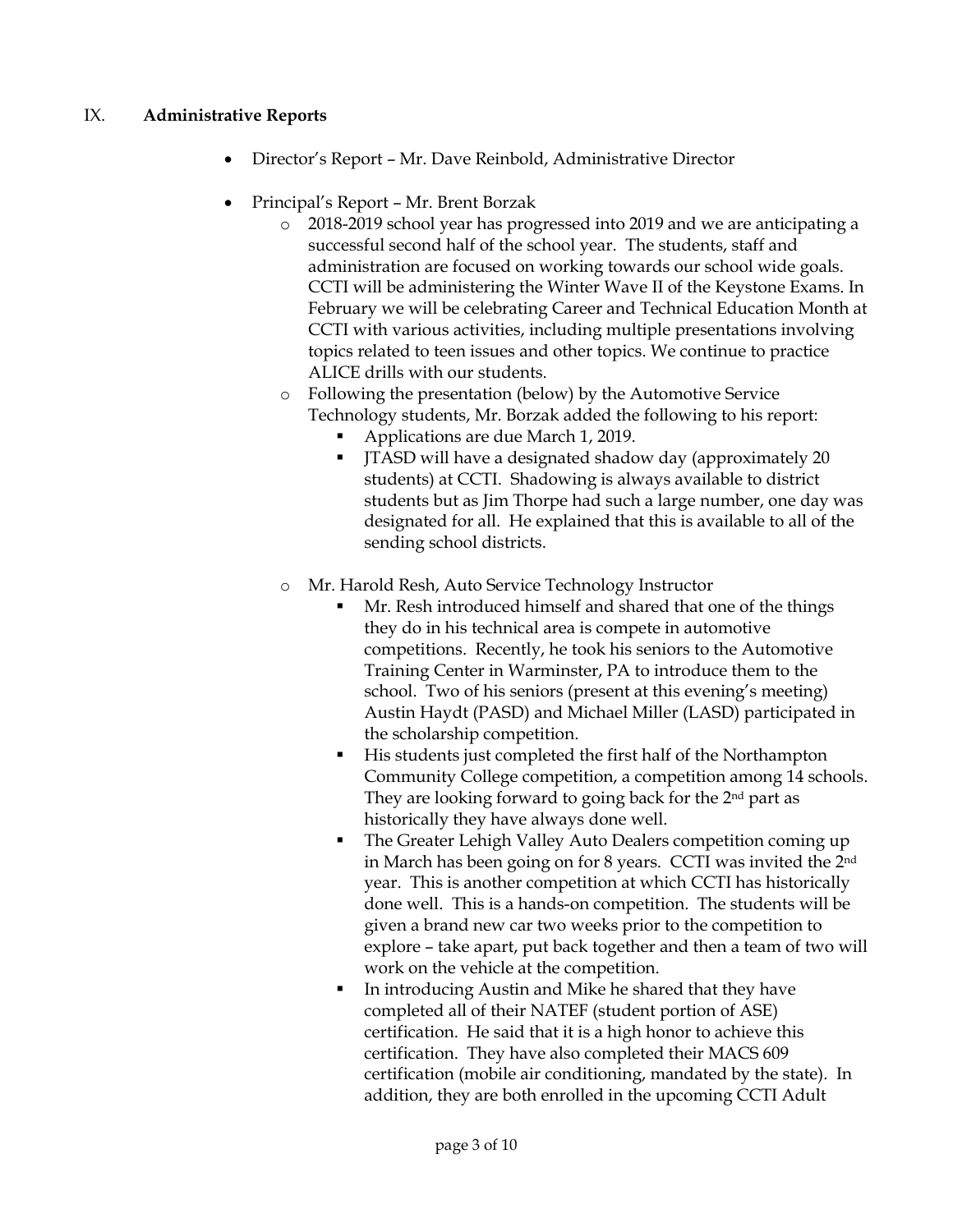Education PA State Inspection class (also taught by Mr. Resh), beginning next Thursday.

o Student Representatives – Michael Miller, Auto Service Technology Senior and Austin Haydt, Auto Service Technology Senior reported on the following:

# **Student Council**

This month a meeting was held with all members to plan and coordinate events, trips, and celebrations for the next few months. We are planning an early start on our "penny wars," we continue with our monthly trip to the Palmerton school district assisting with deliver of Micah's Back Packs, we also are continuing to collect pull tabs to support Shriners Hospital for Children for their recycling program, utilized to reduce their transportation costs. We talked about visiting a pediatric ward at either St. Luke's, or Lehigh Valley hospital for Valentine's Day, and a discussion regarding the possibility of a dance here at CCTI in the near future.

# **Interact Rotary**

The Rotary members will be busy preparing to show "Caring" on Valentine's Day, to teachers as well as students. Some members will be busy baking while others will be preparing cards. Members will be going to the Dimmick Memorial Library, to read and help with craft time for preschoolers. Moving ahead, we are looking at other organizations and future events at the library, in which we might possibly be involved.

# **Aevidum**

- October CCTI's Pink-Out Event
	- o Pink Plume in the upper field
	- o Teachers/staff running through Pink Powder Tunnel
	- o T-shirts and packets of pink powder were sold with all proceeds going to the American Cancer Society
	- o \$507 was raised
- November raised \$125 during our Jeans for Troops Day.
- Aevidum Workshop was held at Nazareth, 8 students and Mrs. Schaffer attended. A great experience was had by all, students returned with great ideas.
- Aevidum Week was December 17<sup>th</sup> thru the 21<sup>st</sup>
	- o Monday Aevidum Banner with all student's names was hung in the cafeteria
	- o Tuesday Pass the Smiley Faces (10 smiley faces were given to students to pass to other students when they passed in the halls. When a smiley face was passed, students were encouraged to give a compliment or say something nice)
	- o Wednesday Wear black and gold (the official colors of Aevidum)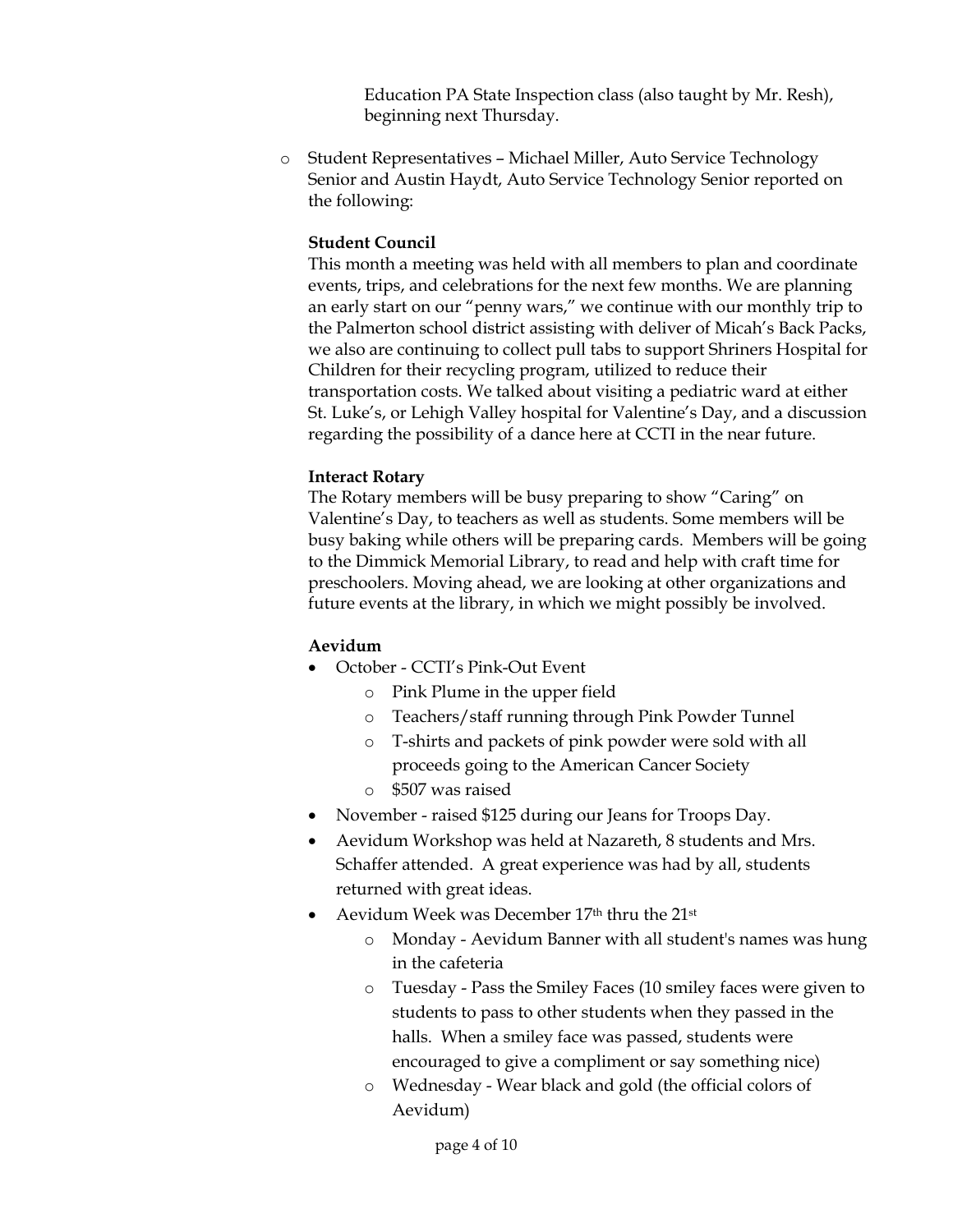- o Thursday Ugly Sweater Contest
- o Friday Aevidum members greeted students with Christmas music and high fives and at the end of the day handed out candy canes to everyone as they departed.

# **DECA**

- Preparing for the state conference in February. We have 49 students scheduled to compete in a variety of events.
- Our community service team is finishing their fundraising efforts for Lauren's First and Goal. This organization helps with the awareness of pediatric cancer and the hope for a cure.
	- o Upcoming planned events:
		- Bake Sale January  $10<sup>th</sup>$
		- Bowl-a-thon January  $30<sup>th</sup>$
		- **Jump Rope a-thon in February**
		- Our annual 3 on 3 basketball tournament in March.
- DECA and HOSA have been working together this year to raise funds for this great organization.
- o Austin and Mike then went on to further speak about their experience in Auto Service Technology.
	- Austin shared that he has recently been accepted into the Automotive Training Center in Warminster. He said had Mr. Resh not taken them to the center and introduced them to the school, he would not have known about it and would not have applied or considered furthering his education after graduation.
	- He and Mike have taken the written portion of the Automotive Training Center scholarship test and are awaiting their results due in the spring. Those with top scores will go on to be interviewed by professionals in the AST field. Upon the completion of this portion of the scholarship competition, the winners will be chosen  $(1<sup>st</sup>$  place  $-$ 100% tuition paid – approximately \$37,000, 2nd place – 50%, and 3rd place 25%).
	- Michael then spoke and share that he has attended CCTI for four years. He stated that Mr. Resh has provided many opportunities for him and his fellow students both in and out of the classroom. He has provided Michael with the opportunity to work in the field at multiple local industries. He is currently at Lehighton KIA. Mr. Resh makes sure the students have the opportunity to gain certifications, he assists with their resumes and ensures that they keep them up to date, and works with them to gain licensures such as the mobile air conditioning and state inspection.
	- Mr. Borzak thanked Mr. Resh for all he does for his students not only in the classroom, but also in preparing them for the workforce or post-secondary schooling.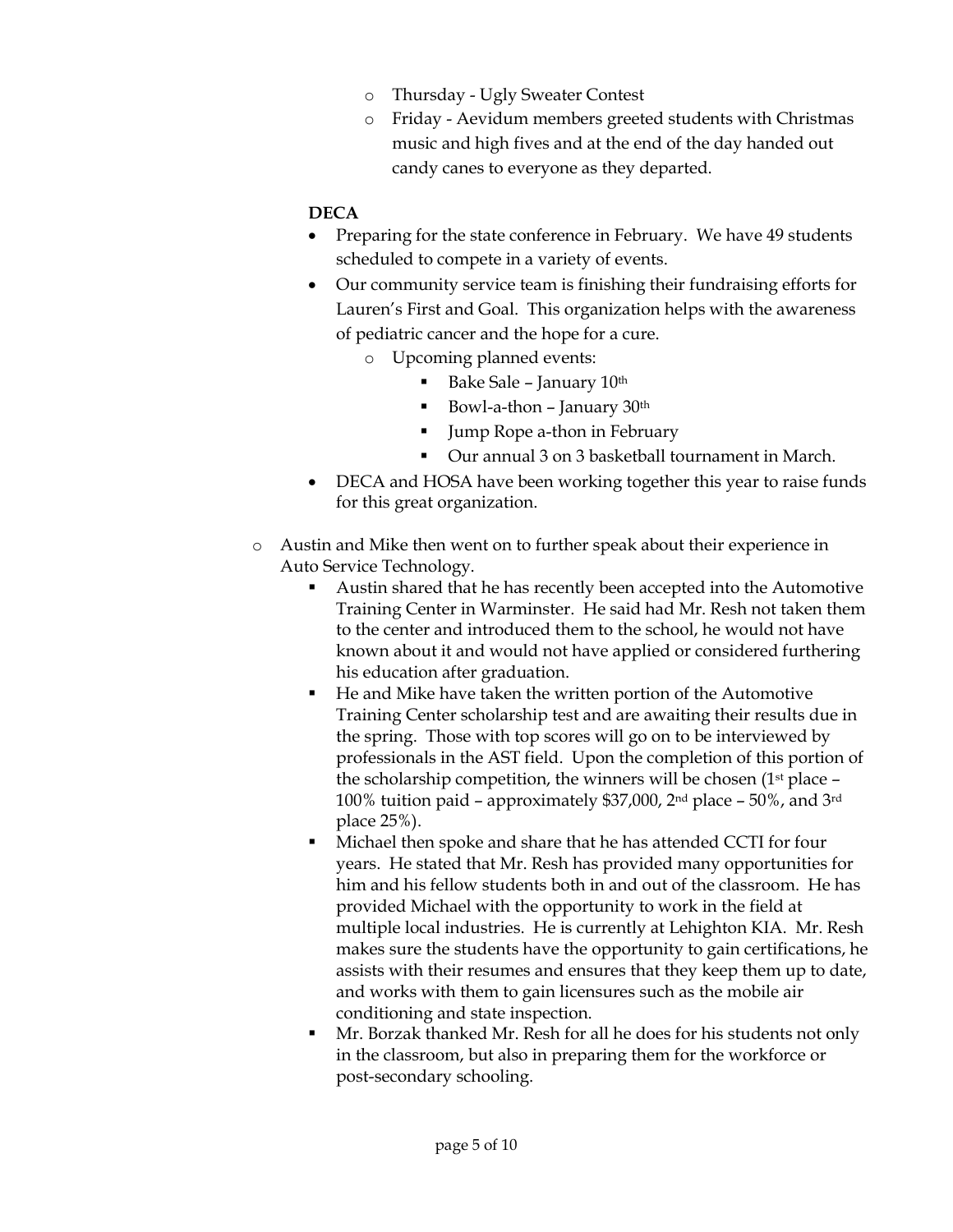- Building and Grounds Report Mr. Ken Walters, Supervisor of Buildings and Grounds
	- o Phase 1 of the security access system modernization process has been completed with no interruption to students or staff. Phase 2 and 3 will be scheduled for next, or the following month.
	- o The carpentry, electrical, and HVAC students have met with the buyer of the double-wide modular home currently being built.
	- o Mr. Walters' staff is preparing for the upcoming weather.
- Business Administrator's Report Mr. Jeffry P. Deutsch, Business Administrator o Nothing new to report at this time. Asked if anyone had questions.
- Superintendent of Record Report Mr. Jonathan J. Cleaver, Lehighton Area School District Superintendent
	- o Mr. Cleaver opened up a conversation regarding the CCTI proposed operating budget for the school year 2019-2020, currently at the sending schools for approval. He recently met with Mr. Reinbold and Mr. Deutsch to discuss his views which were then shared at the meeting. Mr. Deutsch and Mr. Reinbold also spoke citing expenditures and revenues as well as surplus and deficits. After a lengthy discussion amongst all present, Solicitor Yurchak recommended that each member take this information back to their respective superintendent and fellow board members for further discussion, stating that should they have any questions regarding what was discussed this evening, they should be in touch with Mr. Cleaver, Mr. Reinbold or Mr. Deutsch.

# **Items of Business**

### *Personnel*

MOTION by Mr. Mansberry, SECONDED by Ms. Fallow that the following motions be approved:

### **Substitutes Approved**

A. that the following individuals be approved to substitute for the 2018-2019 school year at the established rates, as follows:

> Heather Cassidy – Instructional Aide Delmar Griggs – Teacher, Instructional Aide

### **School Safety and Security Coordinator Appointed**

B. to appoint Brent Borzak as the School Safety and Security Coordinator.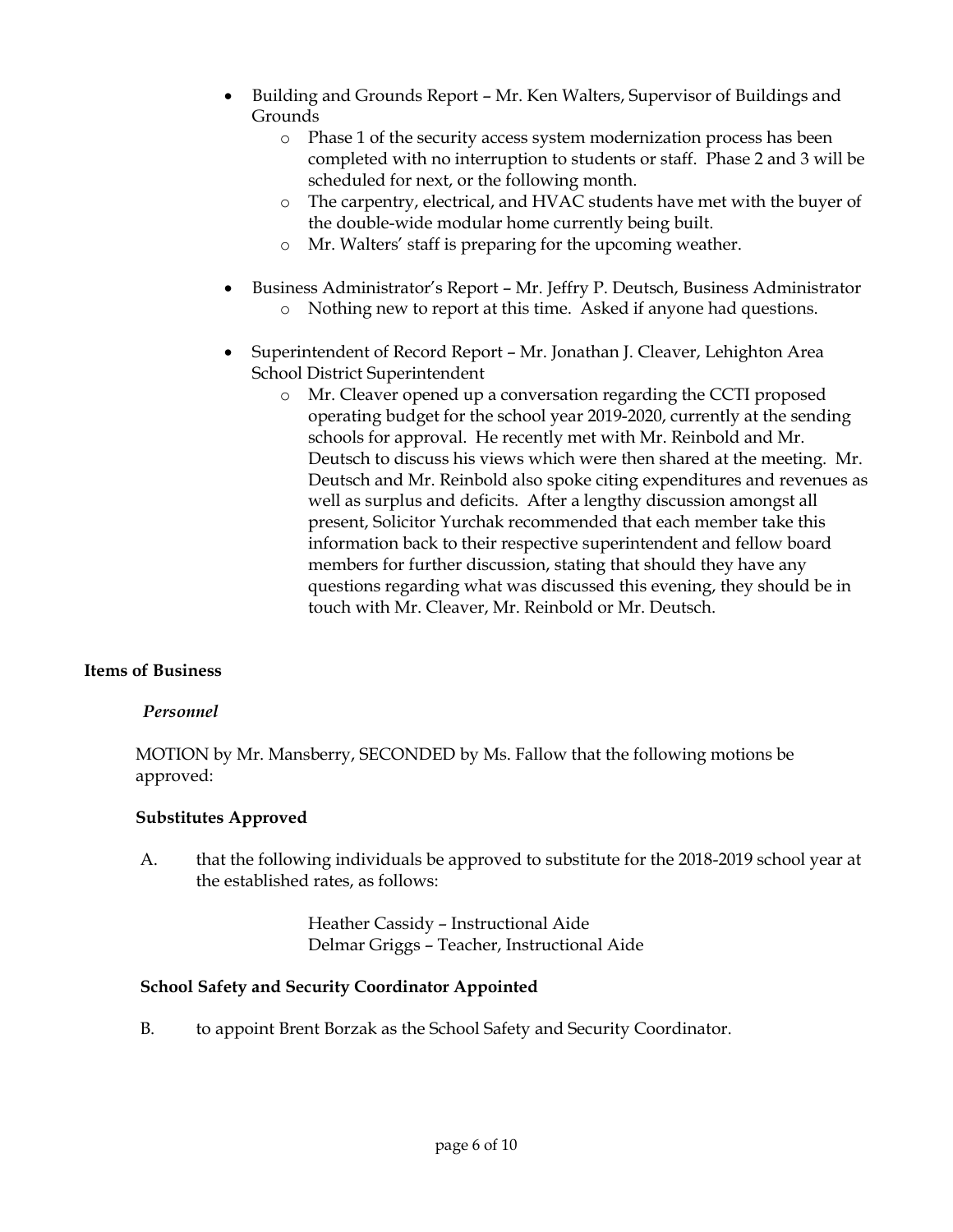# **Adult Education Math Tutor Approved**

C. that Darrell Seever be approved as a math tutor for the Adult Education GED program through Lehigh Carbon Community College, pending all mandated clearances.

Note: There will be no cost to the CCTI operating budget.

# **Adult Education Welding Instructor Approved**

D. to approve Thomas Bartholomew as Adult Education Welding Instructor on an as needed basis, at a salary of \$21.00 per hour effective February 1, 2019 through February 2020.

# **Substitute Approved**

- E. that the below listed individual be approved to substitute for the 2018-2019 school year at the established rate, as follows:
	- Timothy Grazio\* Teacher, Instructional Aide

Note: \*Pending receipt of all mandated clearances.



### *Education*

MOTION by Mr. Mansberry, SECONDED by Mrs. Wagner that the following motions be approved:

# **Field Trip Approved**

A. that sixteen (16) Carpentry students attend Toll Brothers Home Builder National Groundhog Job Shadow Day, February 1, 2019 in Allentown, PA. Mr. Jeffrey Hazelton, Carpentry Instructor and Mr. Walter O'Donnell, Carpentry Instructional Aide will chaperone this event.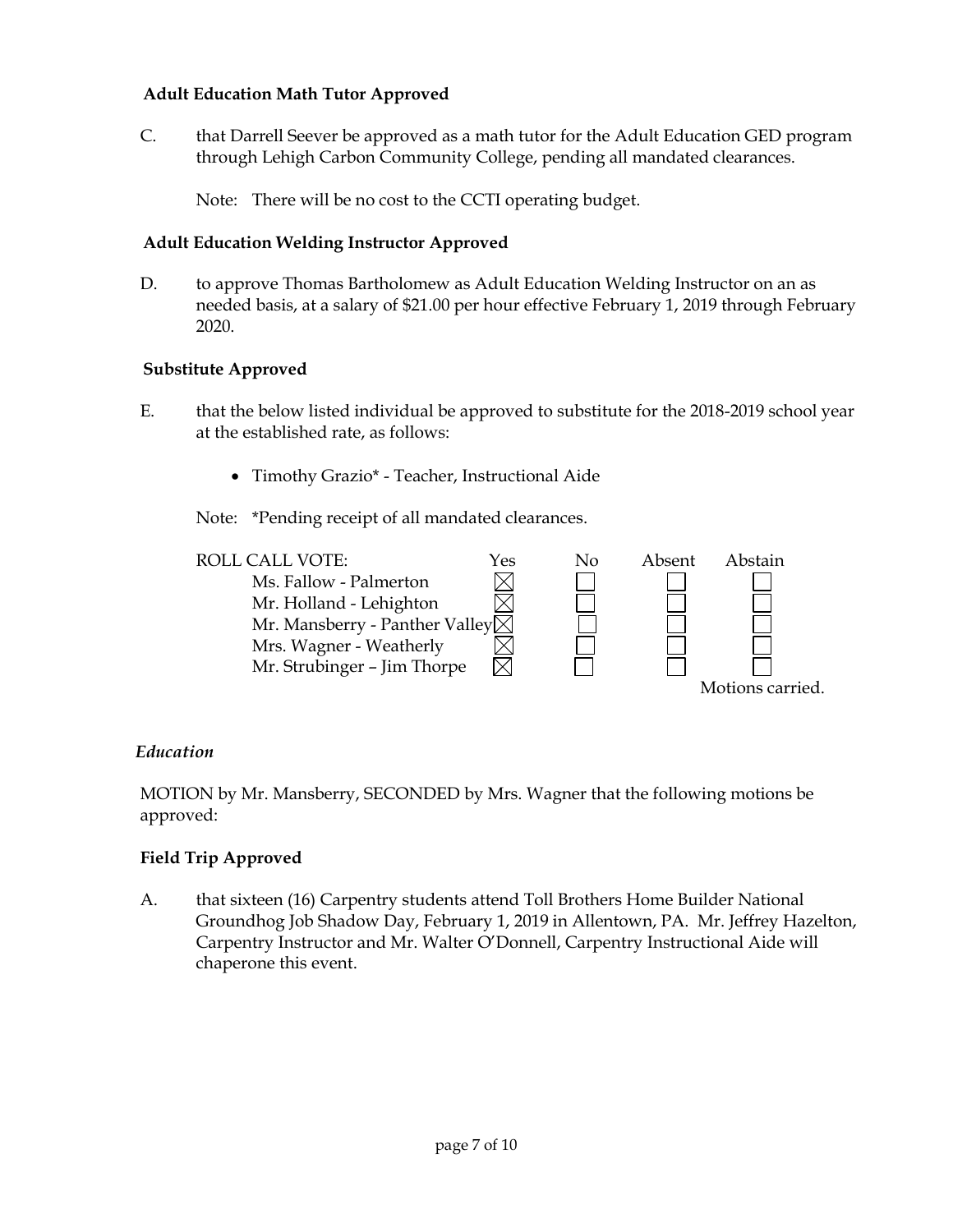#### **Homebound Instruction Approved**

B. that homebound instruction be approved for student #10789 for 5 hours per week from January 15, 2019 through January 23, 2019.



#### *Budget & Finance*

*NONE*

#### *Buildings & Grounds*

- A. MOTION by Mr. Mansberry, SECONDED by Ms. Fallow, to purchase two (2) 2019 Transit-150 XL Low Roof Passenger Wagons at a total cost of \$50,000.00.
	- Note: Sticker price of the above listed vehicles is \$83,300.00. Total quoted cost of the above listed vehicles is \$60,415.02 less \$11,185.02 for the trade-in of a 2006 Chevrolet Van, and a 2010 Ford Van, and an additional \$770.00 for lettering bringing the final purchase price to the above quoted \$50,000.00. Delivery of vehicles will be prior to/for 2019-2020 school year.



*Administrative*

NONE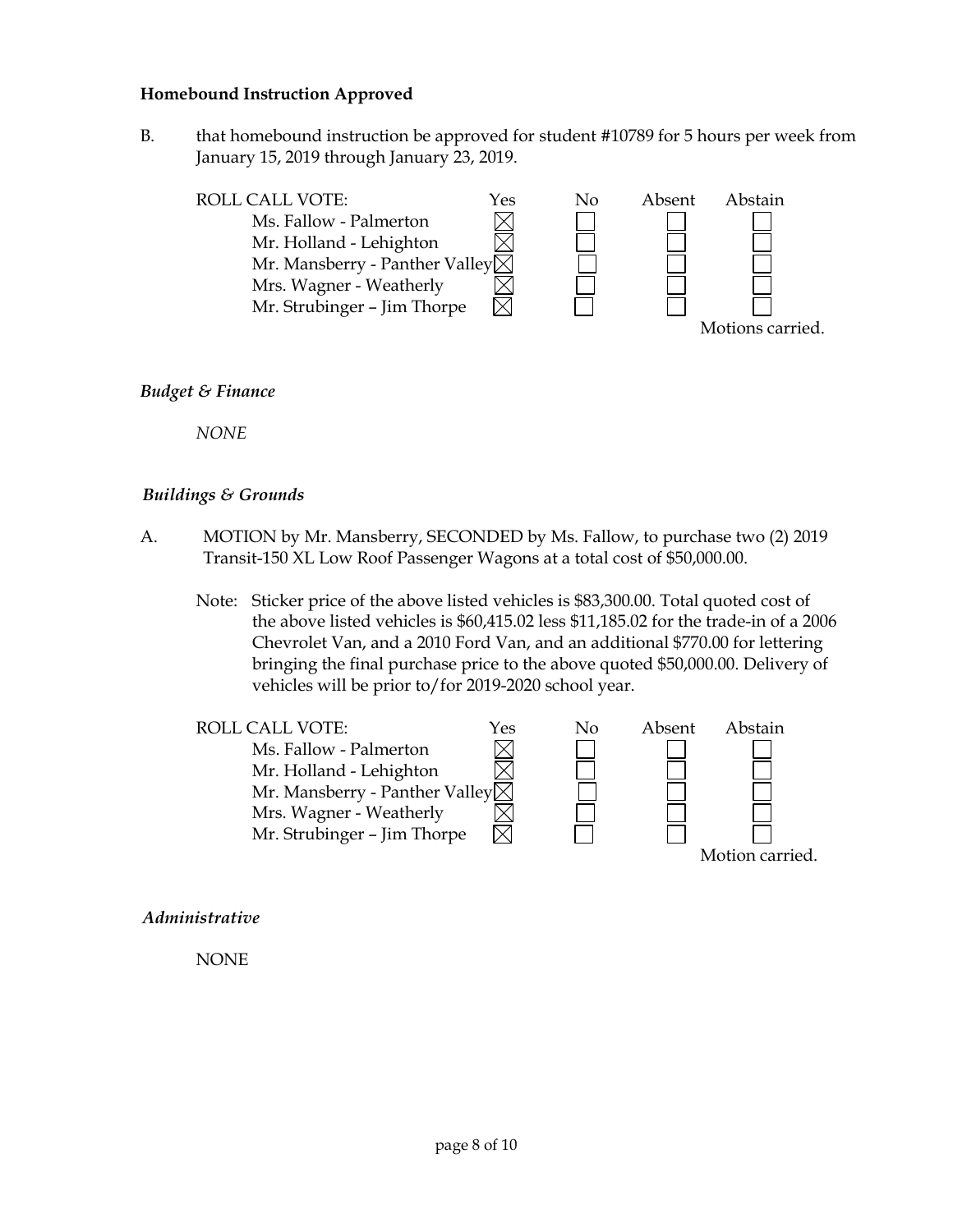# **Reports**

#### **Foundation Report Accepted**

A. MOTION by Mr. Mansberry SECONDED by Ms. Fallow to accept the Carbon Career & Technical Institute Foundation Report, as presented.

Note: The balance in this account stands at \$2,121.21.

VOTE: YES - 5 NO - 0 ABSENT - 0 ABSTENTIONS - 0

Motion carried.

#### **Administrative Reports**

- A. MOTION by Mr. Mansberry, SECONDED by Ms. Fallow to accept Administrative Reports from the following:
	- a. Mr. Brent Borzak, Principal
	- b. Ms. Francine Kluck, Adult Education Site Supervisor

VOTE: YES - 5 NO - 0 ABSENT - 0 ABSTENTIONS - 0 Motion carried.

#### **Old Business**

NONE

### **New and Miscellaneous Business**

#### *Faculty Conference Reports*

MOTION by Mr. Mansberry, SECONDED by Ms. Fallow that the following motions be approved:

- **A.** to acknowledge receipt of the conference report submitted by Brent Borzak, Principal, Margaret Kalogerakis, Coordinator of School Improvement, and Stephanie Barto, Marketing Instructors/Cooperative Education Instructor after attending the Integration Learning Conference: The School-to Career Connections November 13 - 16, 2018 at Penn State University, State College, PA.
- B. to acknowledge receipt of the conference report submitted by Anthony (A.J.) Burke, Culinary Arts Instructor after attending the Walnut Hill College Educators Workshop December 7, 2018 at Penn State University, State College, PA.

VOTE: YES - 5 NO - 0 ABSENT - 0 ABSTENTIONS - 0

Motions carried.